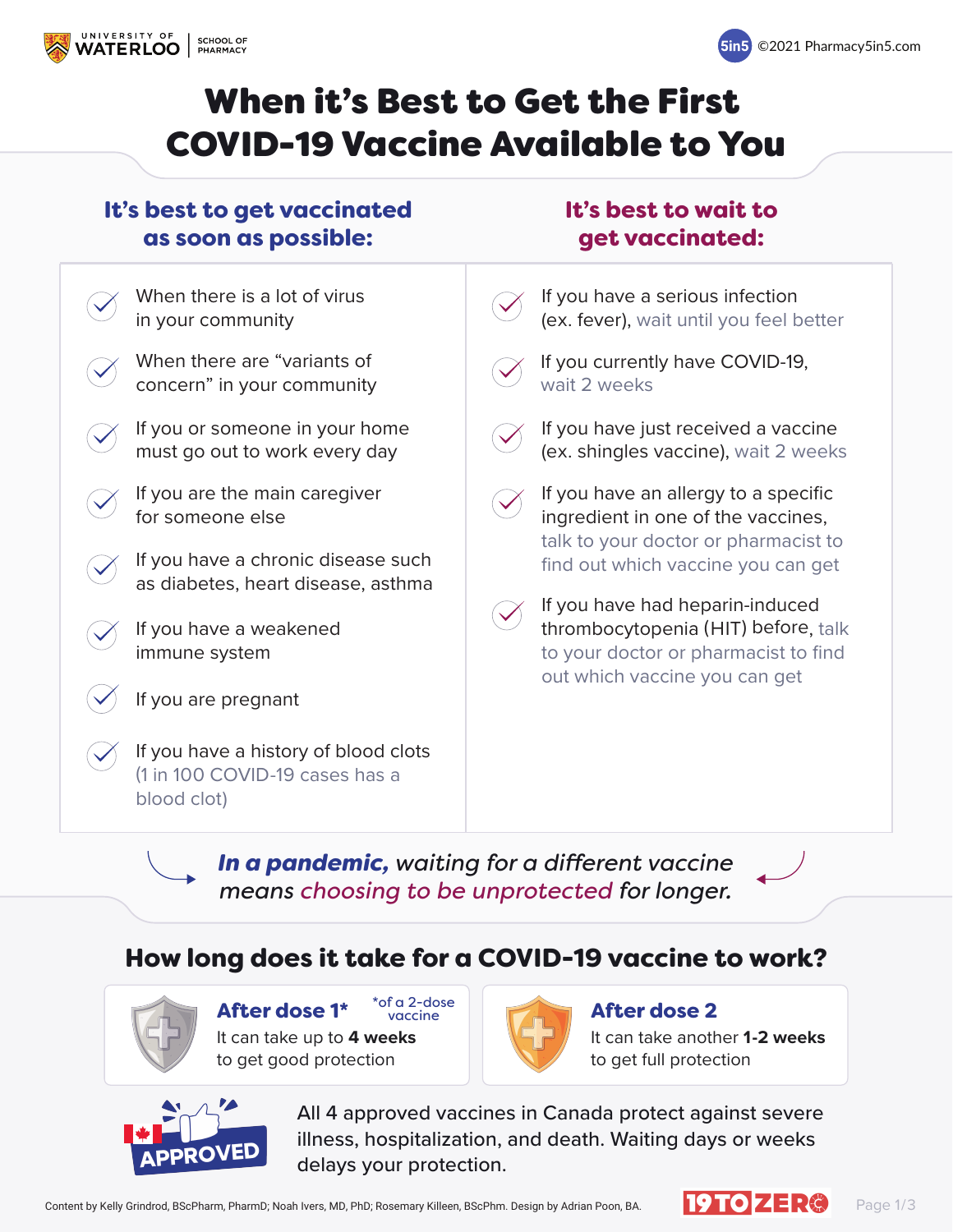

**SCHOOL OF<br>PHARMACY** 

\*Health Canada has authorized use of AstraZeneca for those 18+, while some provinces have set the eligible age to 40+. †As of April 14, 2021, Health Canada states that the benefits of the vaccine in protecting against COVID-19 outweigh its potential risks.

 Voysey et al. Lancet 2021; 397 (10269): 99-111. https://www.fda.gov/advisory-committees/advisory-committee-calendar/vaccines-and-related-biological-products-advisory-committee-december-10-2020-meeting-announcement Polack et al. N Engl J Med. 2020; 383: 2603-2615 Baden et al. N Engl J Med. 2021; 384: 403-416  $^{4}$ Baden et al. N Engl J Med. 2021; 384: 403-416<br>Thttps://healthycanadians.gc.ca/recall-alert-rappel-avis/hc-sc/2021/75389a-eng.php Page 2/3

# None as of May 5, 2021 **0 in 1002 0 in 1003 0 in 1004**







|                                                                                               | AstraZeneca                                                | Johnson & Johnson                                     | Pfizer                    | Moderna                   |
|-----------------------------------------------------------------------------------------------|------------------------------------------------------------|-------------------------------------------------------|---------------------------|---------------------------|
| Eligible age                                                                                  | $18 + *$                                                   | $18 + *$                                              | $12+$                     | $18 +$                    |
| Number of doses                                                                               |                                                            |                                                       |                           |                           |
| Those fully vaccinated who are<br>still at risk of hospitalization<br>and death from COVID-19 | 0 in 100 <sup>1</sup>                                      | 0 in 100 <sup>2</sup>                                 | 0 in 100 <sup>3</sup>     | 0 in 100 <sup>4</sup>     |
| Those fully vaccinated<br>who are still at risk of mild<br>to moderate COVID-19               | 38 in 100 <sup>1</sup>                                     | 34 in 100 <sup>2</sup>                                | 5 in 100 <sup>3</sup>     | 5 in 100 <sup>4</sup>     |
| Offers some protection<br>4 - 6 weeks after first dose                                        | Yes                                                        | Yes                                                   | Yes                       | Yes                       |
| Rare but serious<br>side effects<br>(more info page 3)                                        | 1 to 2 in 100,000 risk<br>of vaccine induced<br>blood clot | 1 in 500,000 risk of<br>vaccine induced<br>blood clot | None as of<br>May 5, 2021 | None as of<br>May 5, 2021 |